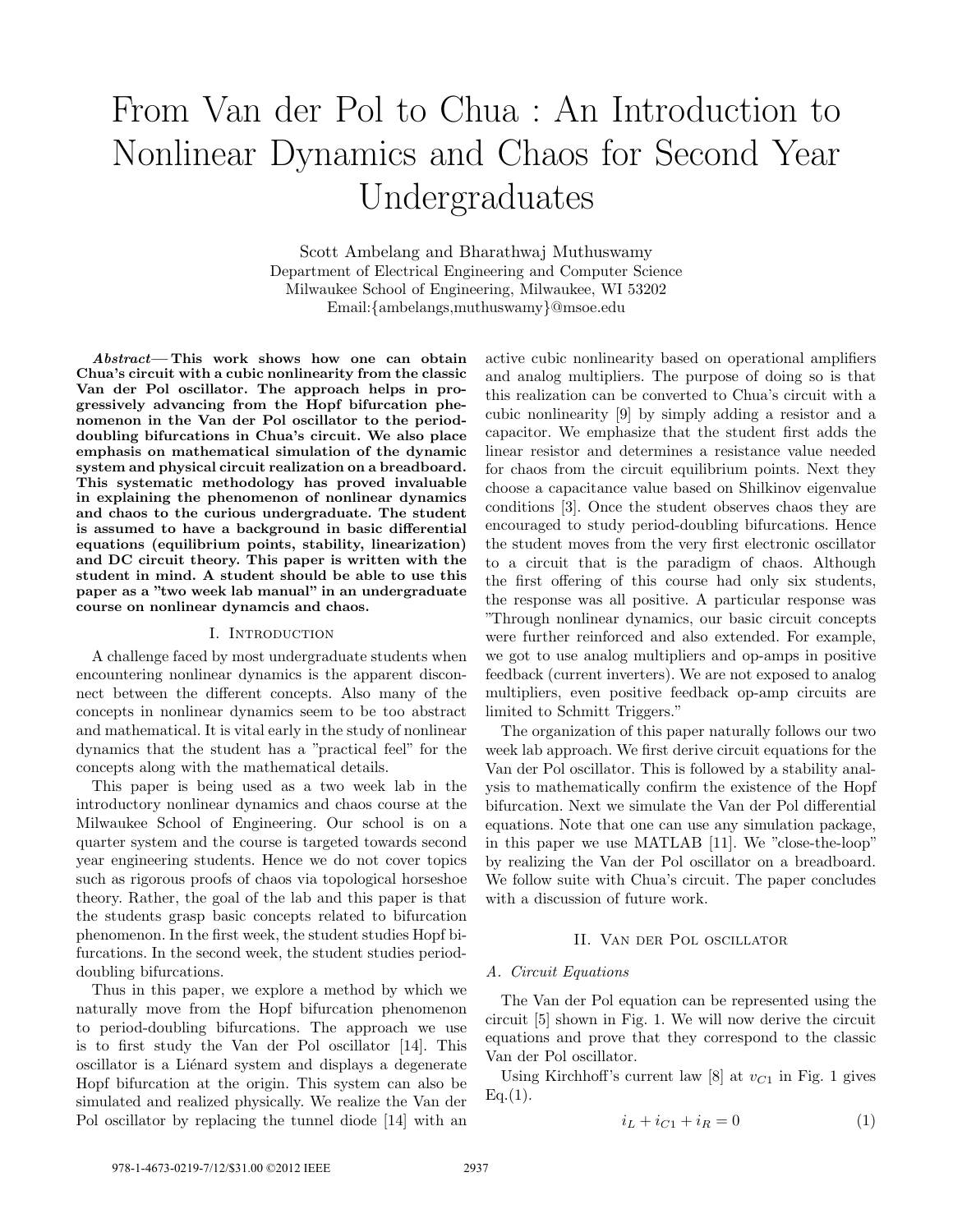

Fig. 1: A circuit model of the Van der Pol oscillator.

Taking the time-derivative of Eq. $(1)$  yields Eq. $(2)$ .

$$
\frac{di_L}{dt} + \frac{di_{C1}}{dt} + \frac{di_R}{dt} = 0\tag{2}
$$

Using element laws, passive sign convention and the chain rule  $[8]$ , we rewrite Eq. $(2)$  resulting in Eq. $(3)$ .

$$
\frac{v_{C1}}{L_1} + C_1 \frac{d^2 v_{C1}}{dt^2} + \frac{di_R}{dv_{C1}} \frac{dv_{C1}}{dt} = 0
$$
 (3)

In Eq.(3),  $i_R(v_{C1})$  is the driving-point characteristic of the nonlinear resistor  $N_R$  in Fig. 1. A classic implementation of the Van der Pol oscillator uses a tunnel-diode in series with a voltage source [14] to represent the nonlinear resistor. That is we have an active cubic nonlinearity as shown in  $Eq.(4).$ 

$$
i_R(v_{C1}) = av_{C1} + bv_{C1}^3 \tag{4}
$$

We will set  $a = -1, b = \frac{1}{3}$  since they are "standard" values for the Van der Pol oscillator [5]. However we will design  $N_R$  using the the model [9] in Fig. 2.



Fig. 2: Circuit model of the nonlinear resistor for the Van der Pol oscillator.

Using Kirchhoff's voltage law [8] in Fig. 2 we have  $Eq.(5)$ .

$$
i_R(v_{C1}) = \left(v_{C1} - \frac{(v_{C1})^3}{3}\right) \frac{1}{R}
$$
 (5)

If  $R < 0$ , we get Eq.(6).

$$
i_R(v_{C1}) = \left(-v_{C1} + \frac{(v_{C1})^3}{3}\right) \frac{1}{|R|} \tag{6}
$$

Physically implementing the nonlinear resistor can be done using operational amplifiers and analog multipliers [9] as shown in Fig. 3. Eq.(7) shows the final expression for  $i_R(v_{C1})$ . The derivation is a good exercise for the student.



Fig. 3: Circuit implementation of nonlinear resistor. All power supplies are  $\pm 15$  V. Op-amp U1 acts as a current inverter when  $R_1 = R_2$ , U2 and U3 are analog multipliers.

$$
i_R(v_{C1}) = \left[ -v_{C1} + \left( 1 + \frac{R_5}{R_4} \right) \frac{(v_{C1})^3}{100} \right] \frac{1}{R_3} \tag{7}
$$

Comparing Eq. $(7)$  to Eq. $(6)$ , we see that:

$$
\left(1 + \frac{R_5}{R_4}\right) \frac{1}{100} = \frac{1}{3}, R_3 = |R| = R (R > 0) \tag{8}
$$

We will choose  $R_1 = R_2 = 2.2 \text{ k}\Omega$ ,  $R_4 = 1.1 \text{ k}\Omega$ and  $R_5 = 36 \; k\Omega$ . The strategy we employ is to first pick  $R_1, R_2$  according to [9]. Then we pick  $R_4$  close to 1 kΩ. We then solve for  $R_5$  by comparing Eq.(6) and Eq.(7). Substituting Eq.(7) with these resistance values into  $Eq.(3)$  and simplifying we get  $Eq.(9)$ .

$$
C_1 \frac{d^2 v_{C1}}{dt^2} + \left(-1 + v_{C1}^2\right) \frac{1}{R} \frac{dv_{C1}}{dt} + \frac{v_{C1}}{L_1} = 0 \tag{9}
$$

Time-scaling Eq.(9)  $\tau = \frac{t}{\sqrt{L_1 C_1}}$  and simplifying, we get Eq.(10) where we have used the dot notation to indicate derivative with respect to  $\tau$ .

$$
\ddot{v}_{C1} - \epsilon \left(1 - v_{C1}^2\right) \dot{v}_{C1} + v_{C1} = 0 \tag{10}
$$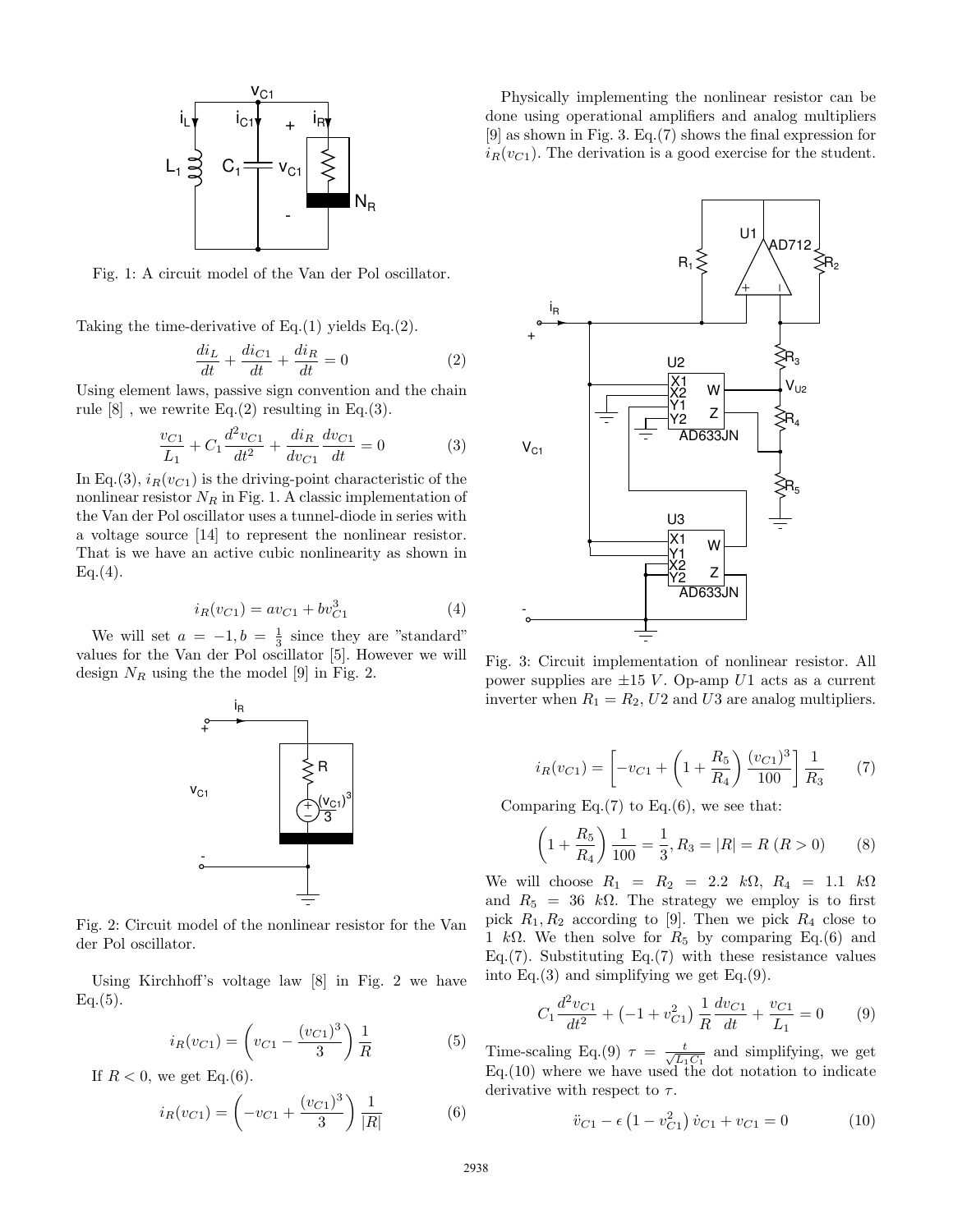In Eq.(10),  $\epsilon = \sqrt{\frac{L_1}{C_1}} \frac{1}{R}$ . We want to emphasize that  $Eq.(10)$  is not dimensionless. We have simply time-scaled the equation to obtain the same form as the Van der Pol oscillator. In other words, the current is in milliamperes and the voltage will be on the order of volts. We do not require the dimensionless version because our goal is to synthesize Chua's circuit from Fig. 1, as we will demonstrate later in the paper. But first, we will mathematically confirm the existence of a Hopf bifurcation in the Van der Pol oscillator.

#### B. Stability Analysis

Using  $x = v_{C1}, y = \dot{v}_{C1}$  we obtain Eq.(11), the classic state-space form of the Van der Pol oscillator.

$$
\begin{aligned}\n\dot{x} &= y\\ \n\dot{y} &= \epsilon \cdot y(1 - x^2) - x\n\end{aligned} \tag{11}
$$

In order to determine the Hopf bifurcation in the Van der Pol oscillator, we first compute the fixed points of  $Eq.(11).$ 

$$
0 = y^*
$$
  
\n
$$
0 = \epsilon \cdot y^*(1 - (x^*)^2) - x^*
$$
\n(12)

Hence the fixed points of the system are  $(x^*, y^*) = (0, 0)$ . Evaluating the Jacobian of  $Eq.(11)$  at the equilibrium points we get Eq.(13).

$$
\mathsf{J} = \begin{pmatrix} 0 & 1 \\ -1 & \epsilon \end{pmatrix} \tag{13}
$$

The eigenvalues of the matrix in Eq.(13) are purely imaginary when  $\epsilon = 0$ . If  $\epsilon > 0$ , then we have complex conjugate eigenvalues with positive real parts. If  $\epsilon < 0$ , then we have complex conjugate eigenvalues with negative real parts. In other words, by definition [6], a Hopf bifurcation occurs at  $\epsilon = 0$ .

Now that we have confirmed the existence of a Hopf bifurcation, we will reproduce the Hopf bifurcation via mathematical simulations and a physical circuit realization. We will first finish choosing parameters for the Van der Pol oscillator. We first fix  $L_1 = 18$  mH and  $C_1 =$ 6.8  $nF$ . Note that these are robust parameter values for producing chaos in Chua's circuit from [9]. If we use  $\epsilon = 1.02$ , we determine  $R = 1.6 \; k\Omega$ . The justification for choosing an  $\epsilon$  closer to 1 is that a very large value of  $\epsilon$  implies a very strong nonlinearity in Eq.(10). This may lead to a large amplitude limit cycle in Chua's circuit. A similar argument applies to a very small value of  $\epsilon$ . We educate the student on these subtle concepts once they finish exploring Chua's circuit.

## C. Results from System Simulation and Physical Realization

Fig 4 show our phase-portrait results from simulations and physical realization. We imported all data into MAT-LAB for ease of plotting.



Fig. 4: A superimposed phase plot of results from MAT-LAB simulation (blue) and physical circuit realization (red). Note the y-axis time scale is dimensionless. ode45 integration routine was used in MATLAB with relative and absolute tolerances of  $1 \cdot 10^{-7}$ . Initial conditions are  $(0.1,0)$ . In order to experimentally measure  $\dot{v}_{C1}$ , we used a current probe to measure  $i_{C1}$  and scaled using  $C_1$ . We then imported the data into MATLAB and time-scaled to  $\tau$ . You may also need to compensate for probe impedance.

#### III. CHUA'S CIRCUIT

The students are now asked to obtain chaos from Fig. 1 by adding a resistor and a capacitor. These two elements provide the third state necessary for a continuous time autonomous dynamical system to become chaotic [3].

#### A. The Circuit Model

The result of inserting resistor  $R$  and capacitor  $C_2$  are shown in Fig. 5.



Fig. 5: Circuit model for Chua's circuit. The only elements added to the Van der Pol oscillator are highlighted.

The differential equations in Eq.(14) describe Chua's